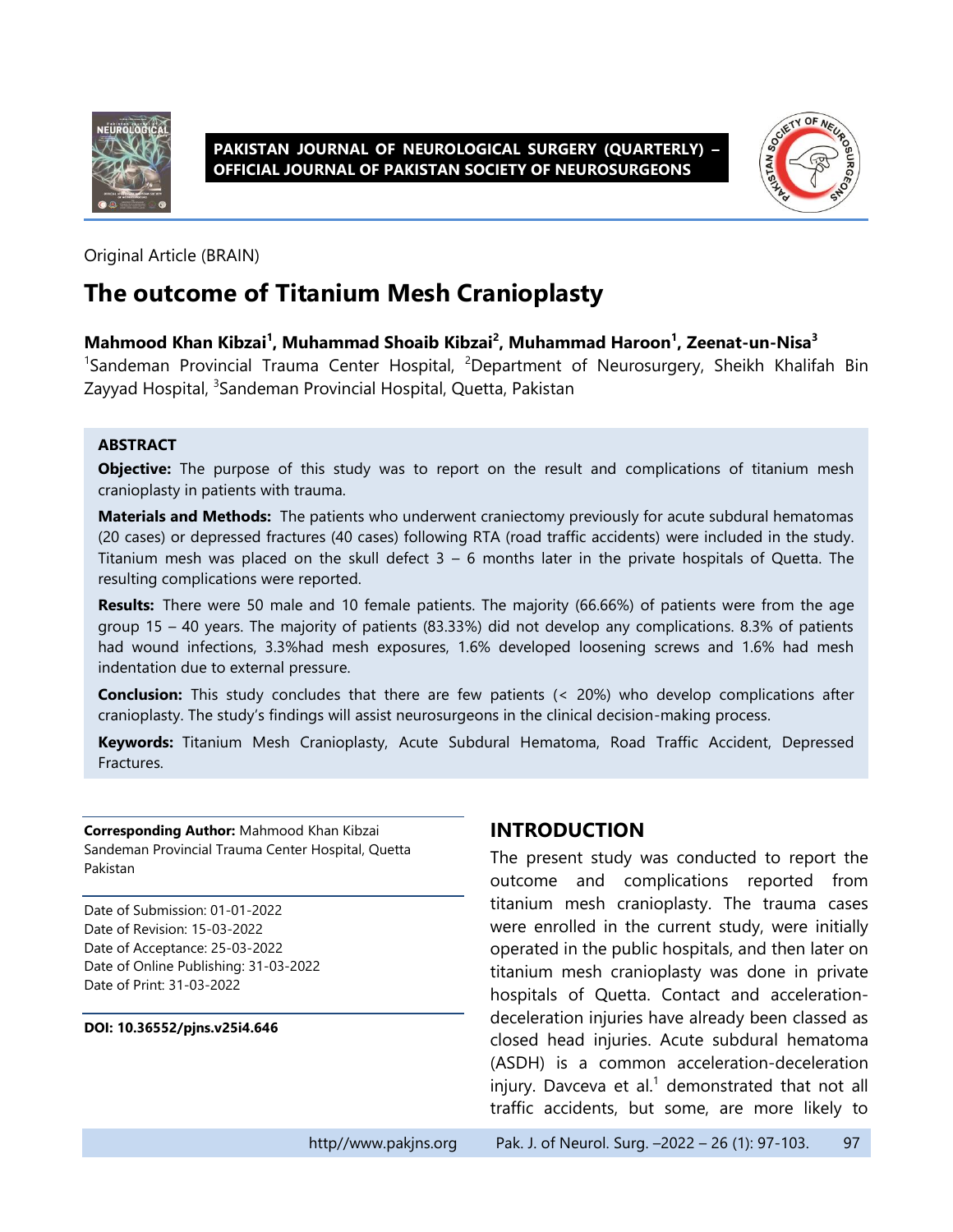result in DAI and that ASDH is not a common trait for all types of falls.<sup>1</sup> According to the findings, ASDH is more likely to occur in situations of simple falls, assaults, motorcycle accidents, and cycling, whereas DAI is more common in vehicle traffic accidents and cases of falling from a significant height.<sup>1</sup> Titanium mesh is used in cranioplasties to repair the neurocranium. Though typically well-tolerated, erosion of the overlying soft tissue with implant exposure is a complication that has a negative impact on patient outcomes. 2

In neurosurgical clinics, adequate and sustained covering of cranial contour and continuity abnormalities of any cause is a typical difficulty. Cranioplasty is a well-known treatment in contemporary neurosurgery that involves the repair of a skull vault defect with the implantation of an item. The primary justifications for cranioplasty are brain protection and aesthetic considerations. Furthermore, cranioplasty has been demonstrated to reduce the incidence of epilepsy. Repairing cranial abnormalities alleviates psychological problems and improves social function. Sinking brain and scalp syndrome is an uncommon illness associated with a neurological disability after traumatic brain edema decompressive craniotomy. Cranioplasty can prevent the recurrence of head trauma, achieve the plastic effect, protect the patient from cerebral seizures, relieve trephine syndrome (headaches, dizziness, intolerance to vibration and noise, irritability, fatigability, loss of motivation and concentration, depression, and anxiety), increase brain blood flow, improve brain energy metabolism, promote brain tissue resumption, and treat encephalocele.<sup>3</sup>

A study reported on the mechanical loadbearing capability and design benefits of custommade implants produced from a thin, puretitanium sheet (CranioTop) for covering complicated cranial deformities. The stability of three different shaped and sized thin titanium sheet implants was examined in nine test series employing vertical, uniaxial compression with three different compression stamps to study the behavior of these implants in relation to punctiform and planar forces. An additional benefit is a large reduction in the effort necessary to prepare the region of the bone margins when compared to other existing cranioplasty procedures. 4

Decompressive craniectomy is a common treatment for medically intractable intracranial hypertension. There was currently little research comparing the complications of titanium cranioplasty to non-titanium cranioplasty. A systematic review evaluated the problems associated with titanium cranioplasty and compared it to nontitanium materials. Overall complications rate, hematoma rate, and inaccurate fitting rate were all significantly lower with titanium cranioplasty. It did, however, reveal that titanium cranioplasty can significantly increase implant exposure rate.<sup>5</sup> Zhu et al.<sup>5</sup> validated the benefits of titanium cranioplasty in minimizing problems such as hemorrhage and inaccurate fitting, and they also recommended that doctors should pay more attention to postoperative implant exposure.

## **MATERIALS AND METHODS**

An observational study was conducted for two years in the Neurosurgery departments of private hospitals in Quetta. A total of 60 patients with trauma were included.

## **Inclusion Criteria**

The patients who underwent craniectomy previously for acute subdural hematomas (20 cases) or depressed fractures (40 cases) following RTA (road traffic accident) were included in the study. Titanium mesh was placed on the skull defect  $3 - 6$  months later in the private hospitals (Yaseen Hospital, Sultan Tareen Hospital, and Akram Hospital) of Quetta.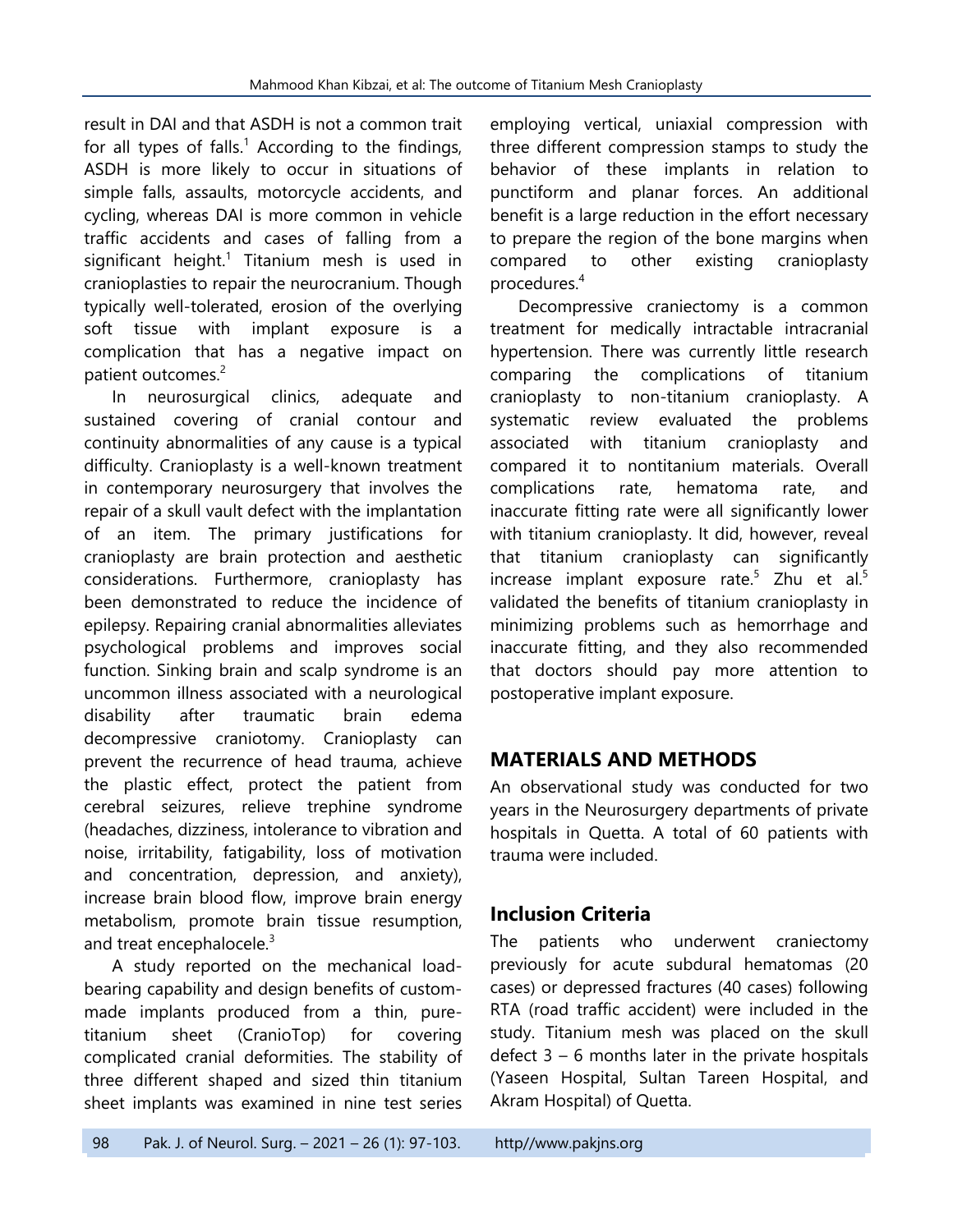#### **Exclusion Criteria**

We excluded the tumor patients who had intracranial infections after a road traffic accident. Patients below 10 years of age and above 60 years were excluded.

### **Data Collection**

Patients were included with their informed consent after receiving approval from the hospital ethical committee. Those who met the requirements for inclusion were chosen. A predesigned proforma was used to record the data. The data was processed in SPSS version 26.0.

### **Surgical Procedure**

The procedure was carried out in the supine posture under a general anesthetic. At the onset of anesthesia, a broad-spectrum antibacterial drug was administered intravenously, followed by one dosage every 12 hours for the next 72 hours. Hair clippers were used to remove the patient's hair. There was no skin injury. The skin was completely cleaned and disinfected. An Opsite (iodine-impregnated incision drape) was draped over the exposed skin, with care given to cover all surfaces. Previous incisions created during the craniectomy procedure were reopened with a knife and sharp dissection, exposing the bony defect in the subperiosteal plane. The temporalis muscle was frequently dissected from the dura and reflected laterally after the scalp flap was reflected. It was left connected to the dura in situations where it was highly adherent, and the cranioplasty was put on top of both tissues. It was really important not to open the dura. Once the dural plane was dissected and all the margins of the craniolacunia were revealed, a large amount of saline was utilized to wash the debris away and hemostasis was achieved. Only clean gloves were used to handle the prosthesis. The prosthesis was placed at this moment. It was important to adjust precurved mesh as much as feasible by cutting or

manipulating it to change the curvature. Titanium screws were used to secure the prosthesis. Sutures for central dural tenting were frequently inserted. A wound suction drainage device was implanted beneath the skin. The following day, a CT scan was acquired, and the wound drain was withdrawn if there was no postoperative collection. 6

## **RESULTS**

#### **Gender Distribution**

A total of 60 patients were included in the study. There were 50 male and 10 female patients.

### **Age Distribution**

There were 5 (8.3%) patients of age between  $10 -$ 15 years, 40 (66.66%) patients of age between  $16 - 40$  years, and 15 (25%) patients of age between 41 – 60 years.

### **Outcome**

The majority of patients  $[n = 50 (83.33\%)]$  did not develop any complications. Five (8.3%) patients had wound infections, two (3.3%) had mesh exposures, one (1.6%) developed loosening screws and one (1.6%) had mesh indentation due to external pressure.

### **DISCUSSION**

Titanium mesh provides a long-lasting repair for isolated bone abnormalities. However, the results are much poorer in high-risk individuals with softtissue defects. In these circumstances, free tissue transfers for soft-tissue covering are more likely to be effective, particularly when a myocutaneous or fasciocutaneous free flap is used. Kwiecien et al, $^7$  showed that this popular material has a significant complication risk, especially when paired with a locoregional scalp flap or free muscle flap. As a result, titanium mesh should be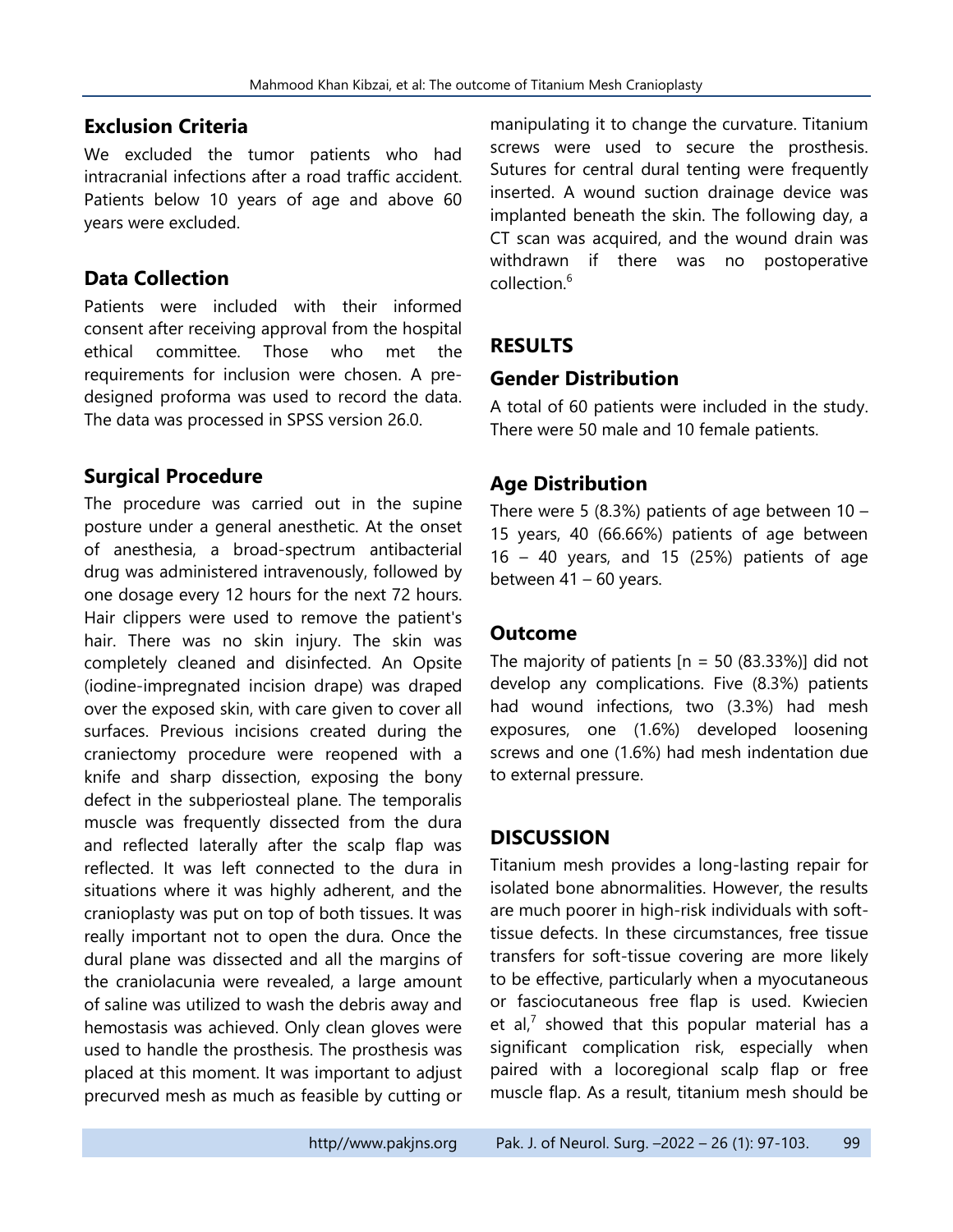utilized with caution in certain situations. We reported the complications of titanium mesh cranioplasty in patients with trauma. The variables that lead to periprocedural problems after cranioplasty, including patient- and surgeryspecific factors, must be extensively evaluated. The vast majority of our patients (83.33 percent) experienced no problems. Five (8.3%) patients suffered wound infections, two (3.3%) developed mesh exposures, one (1.6%) developed loosening screws, and one (1.6%) developed mesh indentation owing to external pressure. The goal of a prior study was to identify risk variables that predispose individuals to cranioplasty complications and mortality. Zanaty et al,<sup>8</sup> performed a retrospective study of all patients who received cranioplasty after craniectomy for stroke, subarachnoid hemorrhage, epidural hematoma, subdural hematoma, and trauma at their hospital. The following factors were investigated: age, gender, race, diabetes status, hypertensive status, cigarette usage, cause for craniectomy, the urgency of craniectomy, graft material, and cranioplasty site. Reoperation for hematoma, post-cranioplasty hydrocephalus, post-cranioplasty seizures, and cranioplasty graft infection were among the cranioplasty complications. 8 The total complication rate was found to be 31.32 percent. The death rate was 3.16 percent. In a multivariate analysis, hypertension, increasing age, and hemorrhagic stroke were all predictors of overall problems.<sup>8</sup>

According to the available information, fresh bone grafts and titanium mesh had the lowest rates of surgical-site infection, surgical-site incidence, and graft failure. Banked bone flaps experienced the most surgical-site problems and transplant failures. <sup>9</sup> Acquired cranial abnormalities provide a reconstructive challenge in patients who have lost calvarial bone owing to trauma, illness, neoplasia, congenital deformities, or other causes. They assessed the postoperative rates of infection, local problems, and allograft failures in adult patients after cranioplasty reconstruction

using titanium mesh, polymethyl methacrylate, polyether ether ketone, and Norian implants.<sup>10</sup> Titanium mesh is used in cranioplasties to repair the neurocranium. Though typically welltolerated, erosion of the underlying soft tissue with implant exposure is a complication that has a negative impact on patient outcomes. Previous research looked at potential risk factors for titanium mesh exposure. Maqbool et al,<sup>2</sup> included patients who had undergone titanium mesh cranioplasty. The most recent postoperative computed tomography scans were evaluated to identify the thickness of soft tissue around the implant as well as the presence of significant extradural dead space deep into it. Implant exposure occurred in 7 patients (14%) while threatening exposure was reported in 1 patient, for a total of 8 complications (16 %). Titanium mesh exposure was increased by preoperative irradiation, free flap covering, and soft tissue atrophy<sup>2</sup>. Andrabi et al,  $et$  al,<sup>3</sup> reported that complications were observed in 15.25 percent of the patients, and wound infection/dehiscence accounted for 6.78 percent. A major complication following cranioplasty was a postoperative hematoma. Other problems included 2.54 percent of seizures, 1.69 percent of bone resorption, and 0.85 percent of the sunken bone plate. Nineteen of the 36 patients who developed issues had to be reoperated on. Men had a higher rate of complications (16.06 percent) than females (11.63%).

Cranioplasty is a technically easy treatment used to fix skull abnormalities, enhance functional results, and restore cosmesis following a craniectomy. Several materials have been utilized to repair skull abnormalities. Surgeons must be aware of these possible risks and select the proper material for each patient.<sup>11</sup> Adults and children with acceptable donor locations and minor to moderate anomalies continue to benefit the most from autologous bone transplants. Advances in alloplastic materials and bespoke implant production will have a significant impact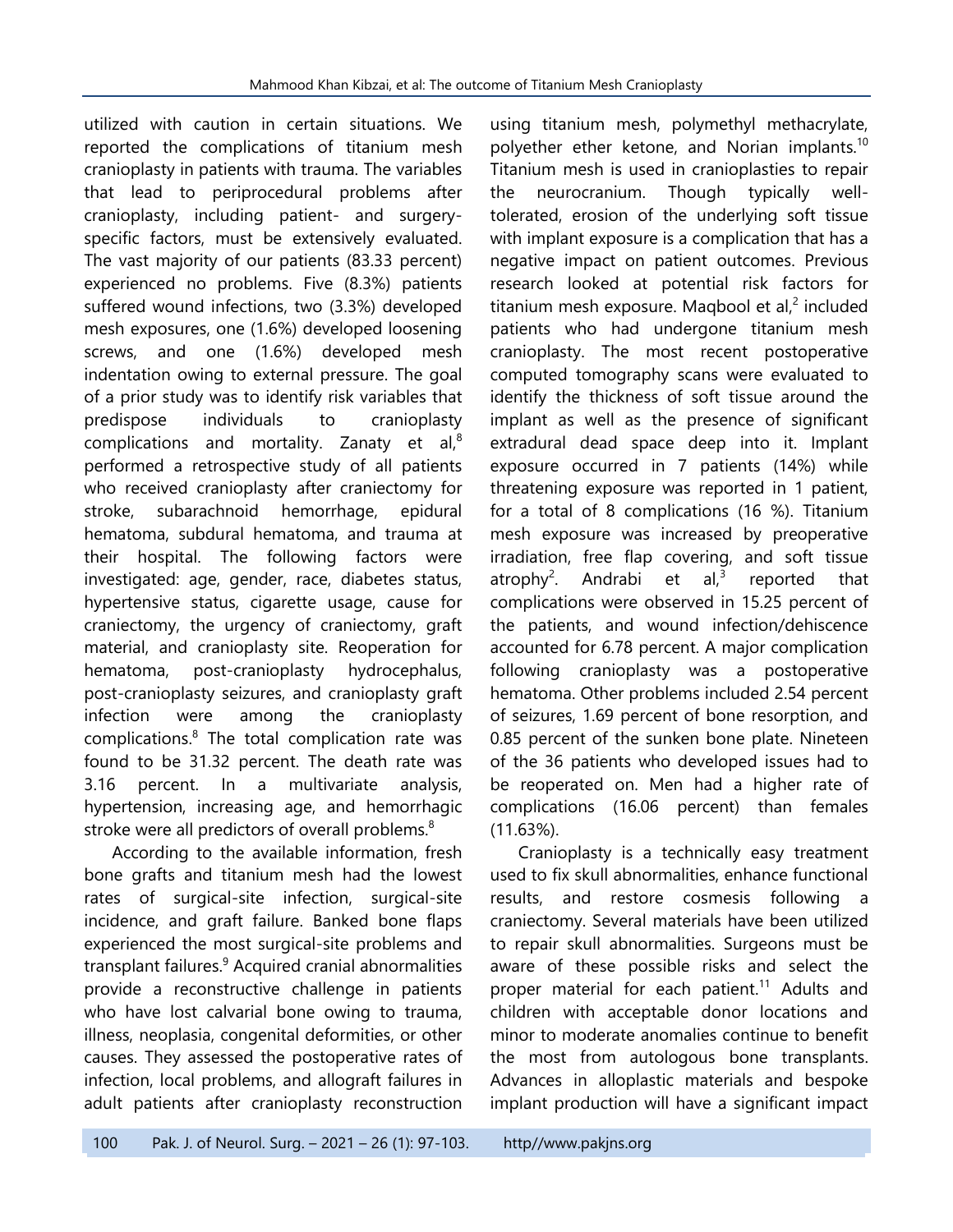on cranioplasty approaches in the next years.<sup>12</sup> Titanium plates for cranioplasty are considered safe for human implantation, and they are one of the most often utilized biomaterials in Japan for calvarial fixation or reconstruction. Infection rates associated with titanium plates in different neurosurgeries for which it has been used are around 5%, with removal required in 1% of all cases. Mikami et al, <sup>13</sup> presented their experiences with patients who had titanium implant exposure. Clinical features and our management options are discussed, together with a review of the relevant literature. This case series emphasized the need for long-term follow-up following titanium cranioplasties and the necessity for neurosurgeons to effectively inform patients and caregivers about the long-term effects. In general, Mikami et al,<sup>13</sup> do not consider long-term consequences while performing craniotomy or cranioplasty treatments during first surgeries, such as skin incision design, temporal artery preservation, skin flap relaxing to minimize atrophy, and so on. Plastic surgeons should be involved in the early considerations and multidisciplinary care of cranioplasties on a more regular basis.<sup>13</sup>

Infection was the most prevalent consequence, and the total removal rate was 8.4 percent. The location and length of postoperative hospital stay had a significant connection. There was no link found between location and problems, removal rates, or infections. There was no correlation between age and overall problems, postoperative hospitalization, or infections. There was a non-significant trend in the removal of cranioplasty in elderly individuals. The size of the titanium cranioplasty predicted the duration of stay after surgery. However, the size of the titanium cranioplasty does not indicate problems or the rate of removal. Furthermore, there was no link between the time since the main procedure and difficulties. In the elderly, there was a nonsignificant trend toward higher rates of titanium cranioplasty removal. Although no predictors of

problems were discovered, they are prevalent and patients should be informed accordingly.<sup>14</sup> Williams et al, <sup>14</sup> demonstrated that custom-made patient-specific titanium cranioplasties outperform other published approaches and remain a proven and established choice for fullthickness calvarial defect repair of all sizes. A variety of procedures are available for fullthickness calvarial defect restoration, and the best substrate for cranioplasty is yet unknown. 149 individuals experienced the implantation of 151 custom-made titanium cranioplasties using the same procedure for 9 years. Clinical records were searched for information on patient demographics, the rationale for cranioplasty, and the location and extent of the defect. In all instances, patients were followed for an average of 1 year and 2 months. Early problems demanding intervention occurred in 7% of patients, and included seroma, hematoma, and persistent bleeding in one patient, prompting implant removal. One patient died three days after surgery as a result of a hemorrhagic stroke. Late self-limiting problems such as seroma occurred in 19% of patients, although severe failure necessitating implant removal occurred in just 4% of instances. In all cases, infection was the root cause of failure Williams et al.<sup>14</sup>

## **CONCLUSION & RECOMMENDATION**

This study concludes that there are few patients (less than 20%) who develop complications after cranioplasty. Titanium mesh cranioplasty is gaining popularity because it avoids cosmetic deformity, minimizes the vulnerability of sensitive brain areas, and lowers the risks and costs associated with subsequent procedures. The study's findings will assist neurosurgeons in the clinical decision-making process. Controlling a patient's risk factors and detecting problems early may assist practitioners in avoiding the comprehensive list of issues. Longer-term randomized studies are needed to confirm the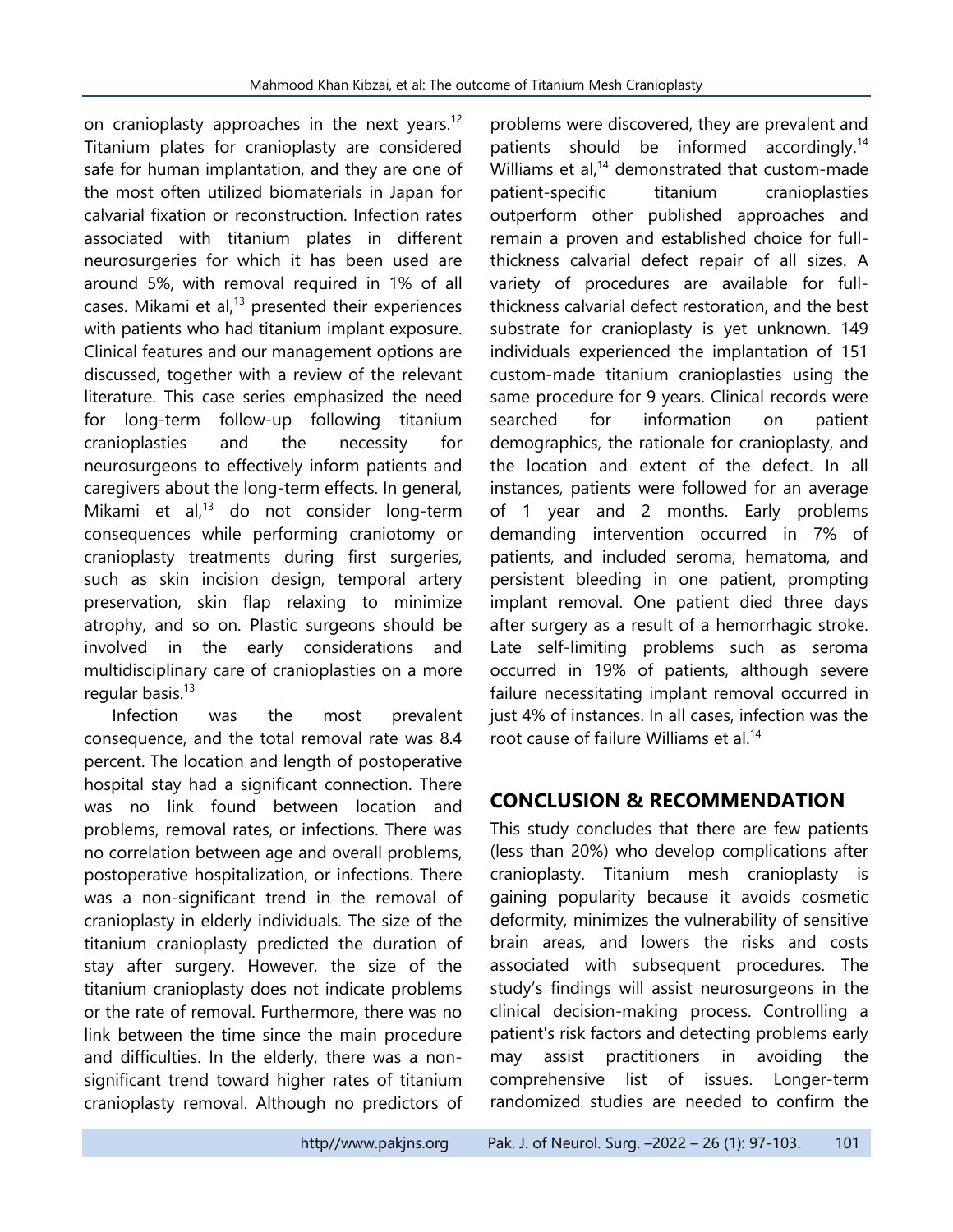correlations discovered in this investigation. It would be exciting to study the cost-effect and functional results of cranioplasty materials with the creation of innovative synthetic materials.

#### **LIMITATION**

A sample size of 100 is insufficient to draw a more profound conclusion and more research in this regard is needed.

#### **REFERENCES**

- 1. Davceva N, Janevska V, Ilievski B, Petrushevska G, Popeska Z. The occurrence of acute subdural haematoma and diffuse axonal injury as two typical acceleration injuries. Journal of Forensic and Legal Medicine, 2012; 19 (8): 480-4.
- 2. Maqbool T, Binhammer A, Binhammer P, Antonyshyn M. Risk factors for titanium mesh implant exposure following cranioplasty. Journal of Craniofacial Surgery, 2018; 29 (5): 1181-6.
- 3. Andrabi SM, Sarmast AH, Kirmani AR, Bhat AR. Cranioplasty: indications, procedures, and outcome–an institutional experience. Surgical Neurology International, 2017; 8.
- 4. Lewitz M, Salma A, Welzel Saravia H, Sakellaropoulou I, Sarkis HM, Ewelt C, Fortmann T, Wilbers E, Schipmann S, Suero Molina E, Santacroce A. Load-Bearing Capacity and Design Advantages of a Custom-Made, Thin Pure-Titanium Cranioplasty (CranioTop). Journal of Craniofacial Surgery, 2021; 32 (4): 1291-6.
- 5. Zhu S, Chen Y, Lin F, Chen Z, Jiang X, Zhang J, Wang J. Complications following titanium cranioplasty compared with nontitanium implants cranioplasty: a systematic review and metaanalysis. Journal of Clinical Neuroscience, 2021; 84: 66-74.
- 6. Policicchio D, Casu G, Dipellegrini G, Doda A, Muggianu G, Boccaletti R. Comparison of two different titanium cranioplasty methods: Custommade titanium prostheses versus precurved titanium mesh. Surgical Neurology International,

2020; 11.

- 7. Kwiecien GJ, Rueda S, Couto RA, Hashem A, Nagel S, Schwarz GS, Zins JE, Gastman BR. Long-term outcomes of cranioplasty: titanium mesh is not a long-term solution in high-risk patients. Annals of Plastic Surgery, 2018; 81 (4): 416-22.
- 8. Zanaty M, Chalouhi N, Starke RM, Clark SW, Bovenzi CD, Saigh M, Schwartz E, Kunkel ES, Efthimiadis-Budike AS, Jabbour P, Dalyai R. Complications following cranioplasty: incidence and predictors in 348 cases. Journal of Neurosurgery, 2015; 123 (1): 182-8.
- 9. Abu-Ghname A, Banuelos J, Oliver JD, Vyas K, Daniels D, Sharaf B. Outcomes and complications of pediatric cranioplasty: a systematic review. Plastic and Reconstructive Surgery, 2019; 144 (3): 433e-43e.
- 10. Oliver JD, Banuelos J, Abu-Ghname A, Vyas KS, Sharaf B. Alloplastic cranioplasty reconstruction: a systematic review comparing outcomes with titanium mesh, polymethyl methacrylate, polyether ether ketone, and norian implants in 3591 adult patients. Annals of Plastic Surgery, 2019; 82 (5S): S289-94.
- 11. Tu PH, Liu ZH, Hsieh PC, Liu YT, Lee CY, Lai HY, Chen CT, Huang YC, Wei KC, Wu CT. Long-term complications of cranioplasty using stored autologous bone graft, three-dimensional polymethyl methacrylate, or titanium mesh after decompressive craniectomy: a single-center experience after 596 procedures. World Neurosurgery, 2019; 128: e841-50.
- 12. Goldstein JA, Paliga JT, Bartlett SP. Cranioplasty: indications and advances. Current Opinion in Otolaryngology & Head and Neck Surgery, 2013; 21 (4): 400-9.
- 13. Mikami T, Miyata K, Komatsu K, Yamashita K, Wanibuchi M, Mikuni N. Exposure of titanium implants after cranioplasty: a matter of long-term consequences. Interdisciplinary Neurosurgery, 2017; 8: 64-7.
- 14. Hill CS, Luoma AM, Wilson SR, Kitchen N. Titanium cranioplasty and the prediction of complications. British Journal of Neurosurgery, 2012; 26 (6): 832- 7.